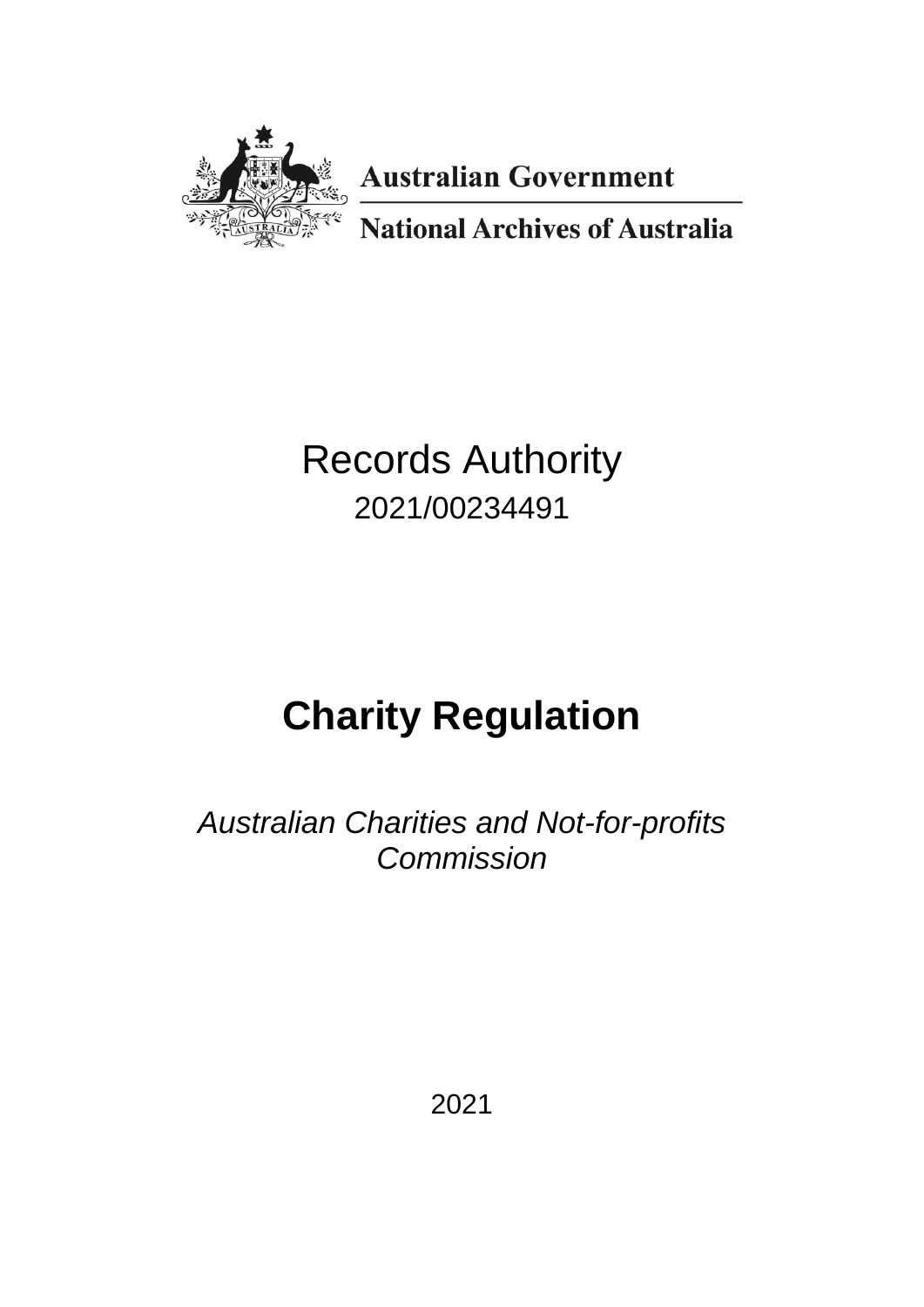

© Commonwealth of Australia (National Archives of Australia) 2021

### **Copyright**

This product, excluding the National Archives of Australia logo, Commonwealth Coat of Arms or registered trademark, has been licensed under a Creative Commons Attribution-Non-Commercial (CC-BY-NC) Version 4.0 International Licence. You may share, copy, redistribute, remix, transform and build upon this work for non-commercial purposes only. However, you must attribute the National Archives of Australia as the copyright holder of the original work, include the attribution as set out below and indicate if changes were made. The full terms and conditions of this licence are available at [www.creativecommons.org](http://www.creativecommons.org/) .

#### **Attribution**

This records authority is licenced by the Commonwealth of Australia (National Archives of Australia) under a Creative Commons Attribution-Non-Commercial (CC-BY-NC) Version 4.0 International Licence. The original version can be found [on our website.](http://www.naa.gov.au/)

#### **Accessibility**

This is an accurate reproduction of the authorised records authority content, created for accessibility purposes.

#### **Contact Us**

Enquiries relating to copyright or accessibility should be emailed to the [Agency Service](http://reftracker.naa.gov.au/reft100.aspx?key=ASC)  [Centre.](http://reftracker.naa.gov.au/reft100.aspx?key=ASC)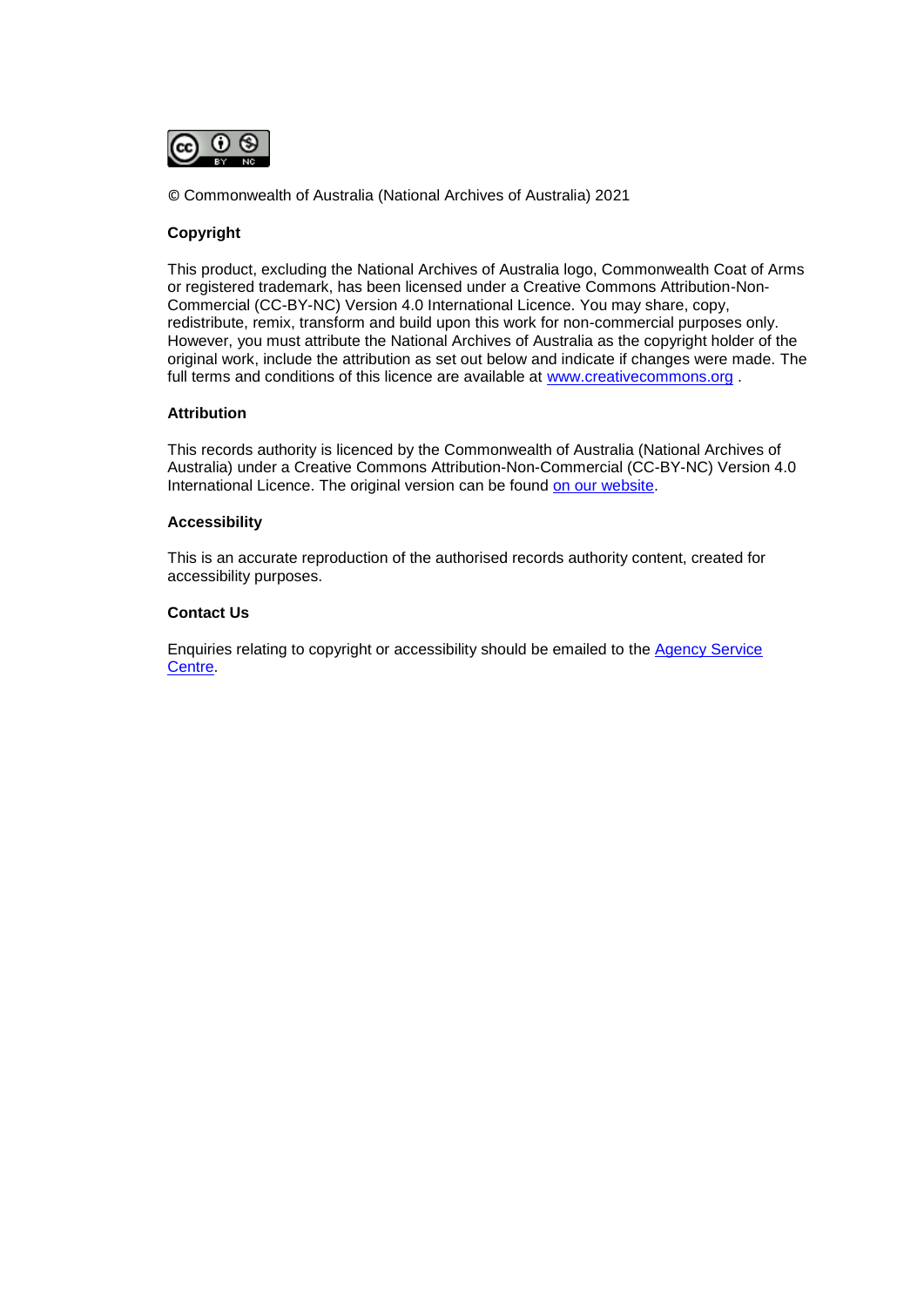# **CONTENTS**

| APPLICATION OF THIS AUTHORITY ______________________________ |    |
|--------------------------------------------------------------|----|
|                                                              | .5 |
|                                                              | 6  |
| <b>CHARITY REGULATION EXAMPLE AND REGULATION</b>             |    |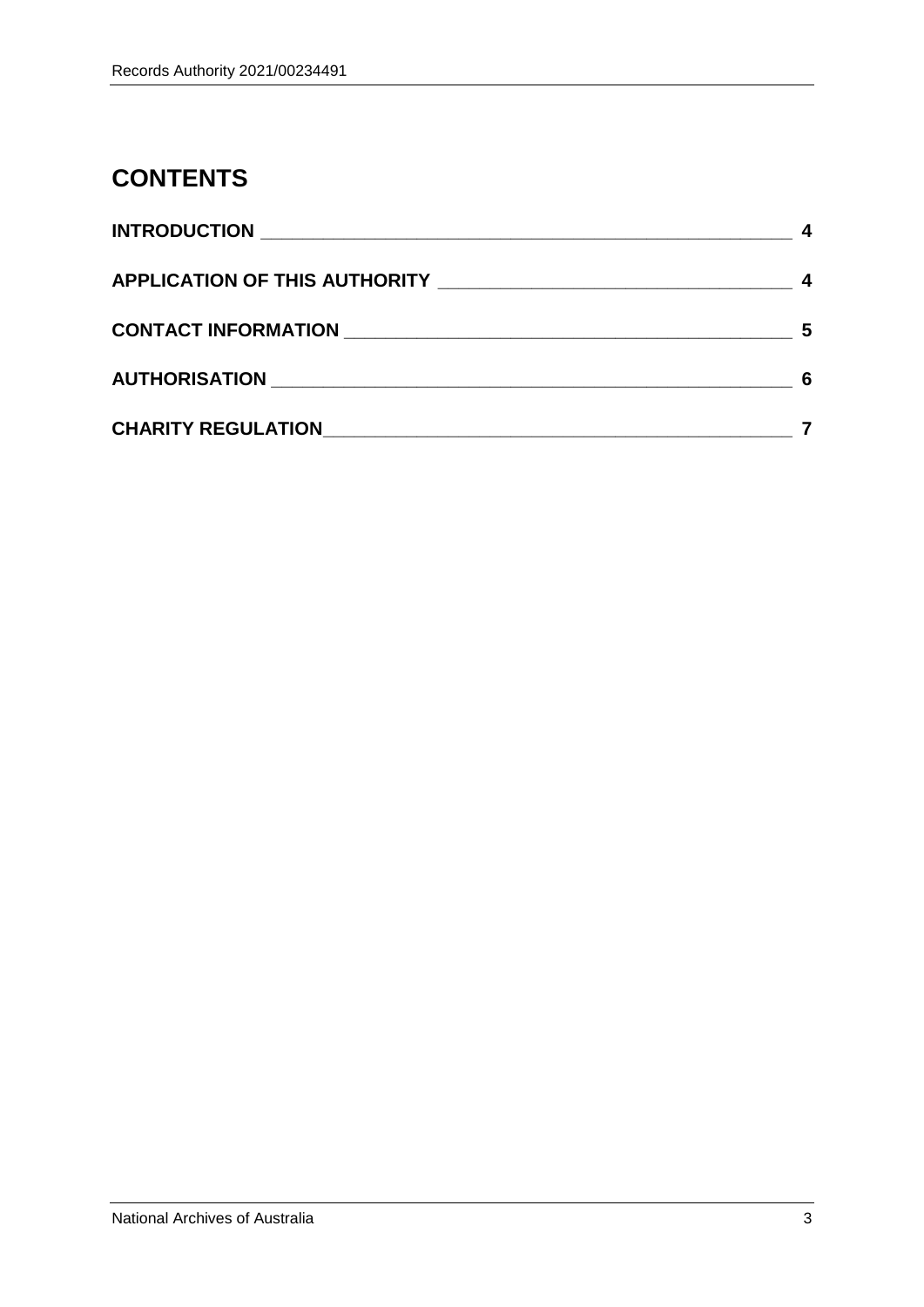# **INTRODUCTION**

The Australian Charities and Not-for-profits Commission (ACNC) and the National Archives of Australia have developed this records authority to set out the requirements for keeping or destroying records for the core business area of Charity Regulation. It represents a significant commitment on behalf of ACNC to understand, create and manage the records of its activities.

This authority is based on the identification and analysis of the business of ACNC. It takes into account the agency's legal and organisational information management requirements, and the interests of stakeholders, the agency and the National Archives.

The authority sets out those records that need to be retained as national archives and specifies the minimum length of time that temporary records need to be kept. This authority gives ACNC permission under the *Archives Act 1983*, for the destruction of the temporary records described after the minimum retention period has expired. Retention periods for these temporary records are based on: an assessment of business needs; broader organisational accountability requirements; and community expectations, and are approved by the National Archives on the basis of information provided by the agency.

As changes in circumstances may affect future information management requirements, the periodic review of this authority is recommended. All amendments must be approved by the National Archives.

# **APPLICATION OF THIS AUTHORITY**

- 1. This authority is to be used to determine how long records must be kept. Records are matched to the relevant core business and records class in the authority.
	- Where the minimum retention period has expired and the records are not needed for ACNC business they should be destroyed as authorised in this authority.
	- Records that have not reached the minimum retention period must be kept until they do.
	- Records that are identified as 'retain as national archives' are to be transferred to the National Archives for preservation.
- 2. This authority should be used in conjunction with general records authorities such as:
	- the *[Administrative Functions Disposal Authority \(AFDA\) Express Version 2](https://www.naa.gov.au/information-management/records-authorities/types-records-authorities/afda-express-version-2-functions)* issued by the National Archives to cover business processes and records common to Australian Government agencies; and
	- *General Records Authority (31) - [Destruction of source or original records after digitisation,](https://www.naa.gov.au/information-management/records-authorities/types-records-authorities/general-records-authority-31)  [conversion or migration](https://www.naa.gov.au/information-management/records-authorities/types-records-authorities/general-records-authority-31)* (2015).
- 3. The normal administrative practice (NAP) provision of the *Archives Act 1983* gives agencies permission to destroy certain records without formal authorisation. This usually occurs where records are duplicated, facilitative or for short-term use only. NAP does not replace arrangements agreed to in this authority but can be used as a tool to assist in identifying records for destruction together with an agency's records authority or authorities, and with AFDA and AFDA Express. The National Archives recommends that agencies develop and implement a NAP policy. Advice and guidance on destroying records as a normal administrative practice and on how to develop a NAP policy is available from the National Archives' website at [www.naa.gov.au.](http://www.naa.gov.au/)
- 4. Records that are reasonably likely to be needed as evidence in a current or future judicial proceeding or are subject to a request for access under the *Archives Act 1983*, the *Freedom of Information Act 1982* or any other relevant act must not be destroyed until the action has been completed.
- 5. Records subject to a disposal freeze must not be destroyed until the freeze has been lifted. Further information about disposal freezes and whether they affect the application of this authority is available from the National Archives website at [www.naa.gov.au.](http://www.naa.gov.au/)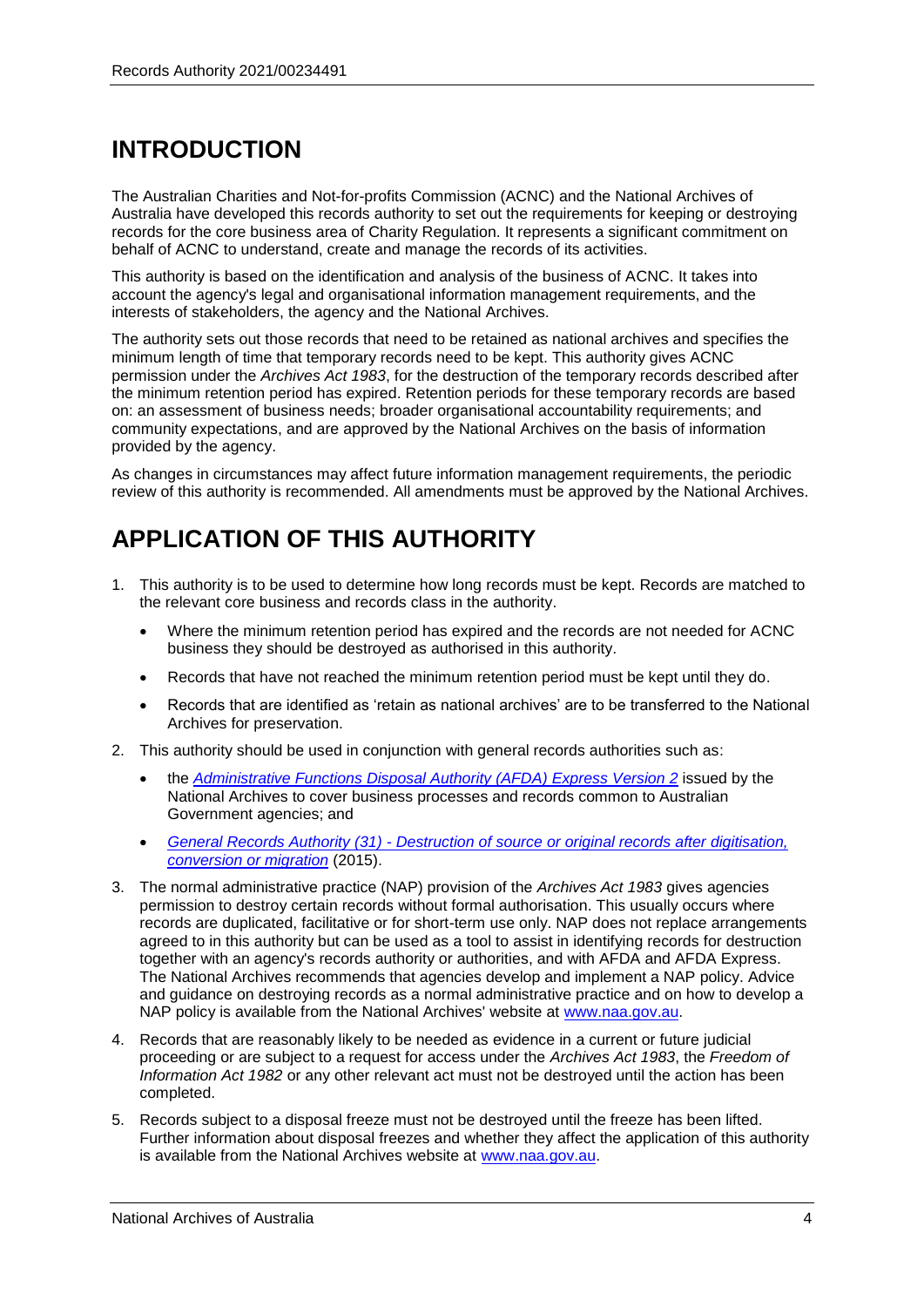- 6. Where the method of recording information changes (for example from a manual system to a digital system, or when information is migrated from one system to a new system) this authority can still be applied, providing the records document the same core business. The information must be accessible for the period of time prescribed in this authority. The ACNC will need to maintain continuing access to the information, including digital information, for the periods prescribed in this records authority or until the information is transferred into the custody of the National Archives.
- 7. In general, retention requirements indicate a minimum period for retention. The ACNC may extend minimum retention periods if it considers that there is an administrative need to do so, without further reference to the National Archives. Where the ACNC believes that its accountability will be substantially compromised because a retention period or periods are not adequate, it should contact the National Archives for review of the retention period.
- 8. Records coming within 'retain as national archives' classes in this authority have been determined to be part of the archival resources of the Commonwealth under section 3C of the *Archives Act 1983*. The determination of Commonwealth records as archival resources of the Commonwealth obliges agencies to transfer the records to the National Archives when they cease to be current and, in any event, within 15 years of the records coming into existence, under section 27 of the *Archives Act 1983*.
- 9. Records in the care of agencies should be appropriately stored, managed and preserved. Agencies need to meet this obligation to ensure that the records remain authentic and accessible over time. Under Section 31 of the *Archives Act 1983*, access arrangements are required for records that become available for public access including those records that remain in agency custody.
- 10. Appropriate arrangements should be made with the National Archives when records are to be transferred into custody. The National Archives accepts for transfer only those records designated as national archives. Records created digitally after 1 January 2016 can be transferred in digital formats only.
- 11. Advice on how to use this authority is available from the ACNC information manager. If there are problems with the application of the authority that cannot be resolved, please contact the National Archives.

# **CONTACT INFORMATION**

For assistance with this records authority or for advice on other information management matters, please contact National Archives' [Agency Service Centre.](http://reftracker.naa.gov.au/reft100.aspx?key=ASC)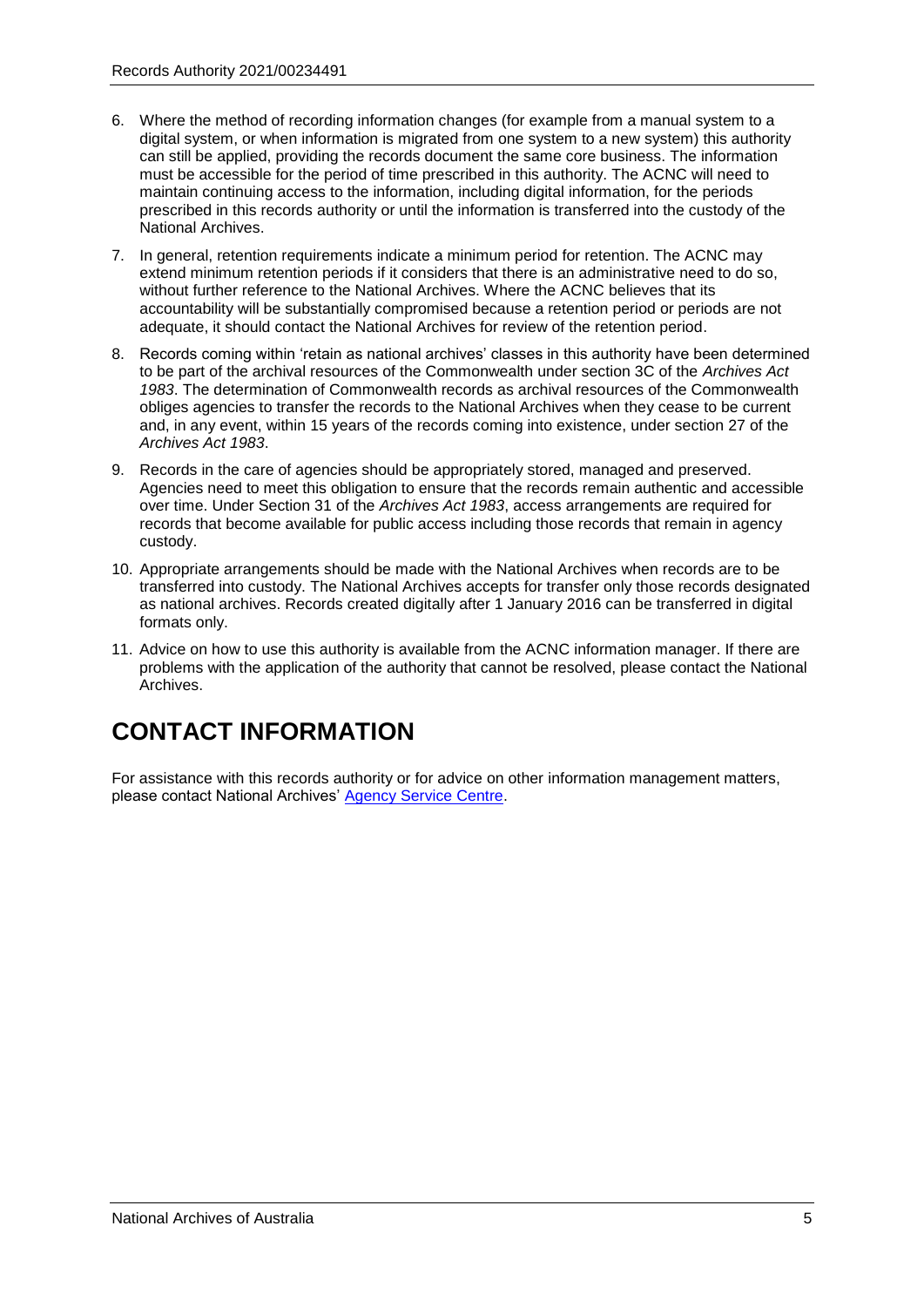# **AUTHORISATION**

Records Authority 2021/00234491

### **Notice of authorisation**

Person to whom notice of authorisation is given:

Hon Dr Gary Johns Commissioner Australian Charities and Not-for-profits Commission 747 Collins Street Docklands VIC 3008

### **Purpose**

Authorises arrangements for the disposal of records in accordance with Section 24(2)(b) of the *Archives Act 1983*.

Determines records classed as 'Retain as national archives' in this records authority to be part of the archival resources of the Commonwealth under section 3C of the *Archives Act 1983*.

### **Application**

All core business records relating to Charity Regulation.

### **Authority**

This authority gives permission for the destruction, retention or transfer to the National Archives of Australia of the records described. This authority will apply only with the consent of the agency currently responsible for the business documented in the records described.

This document has been authorised through a digital workflow (R669912021).

| <b>Authorising Officer</b>                                                                              | Date of issue: |
|---------------------------------------------------------------------------------------------------------|----------------|
| Yaso Arumugam<br>Assistant Director-General, Information & Technology<br>National Archives of Australia | 13 August 2021 |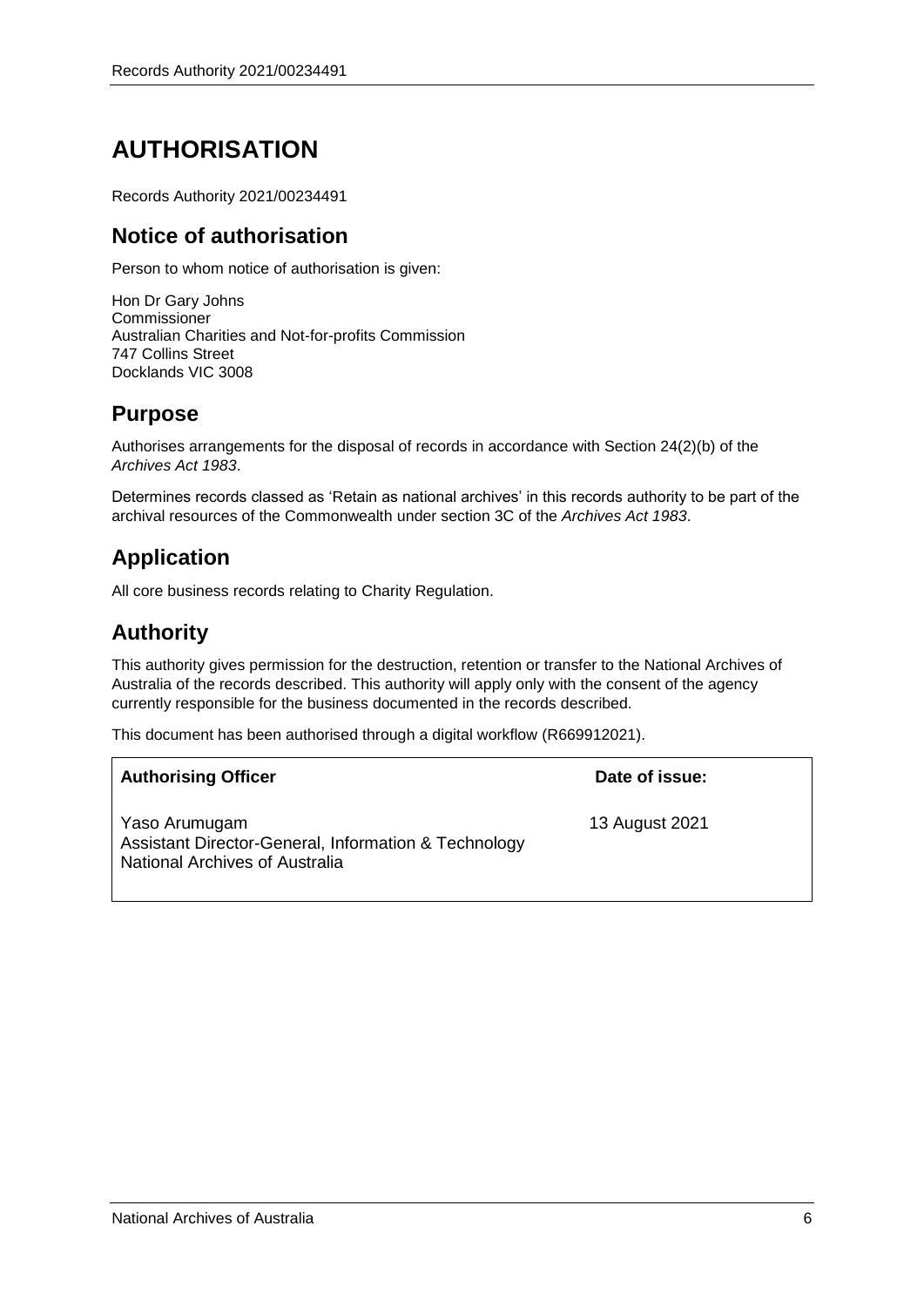The core business of regulating Australia's charity sector entities and their activities to ensure compliance with obligations under relevant legislation (such as the *Australian Charities and Not-forprofits Commission Act 2012 (Cth)*) and in accordance with applicable standards, rules and regulations. Involves establishing and maintaining a national regulatory system that promotes good governance, accountability and transparency for charity sector entities in order to maintain, protect and enhance public trust and confidence in the sector. Includes registering charities, monitoring and enforcing compliance of registered charities with codes and standards, and managing and maintaining the Australian charities and not-for-profits register (known as the ACNC Charity Register). Also includes promoting compliance with statutory obligations and improving charity governance through providing guidance and education and monitoring and reporting on sector performance.

The **core activities** include:

- developing, implementing and reviewing charity sector regulation policies, procedures, strategies, standards, rules, principles, frameworks, programs and projects, including the ACNC Governance Standards and External Conduct Standards;
- receiving and assessing applications for registration, or renewal of registration, of charities. Includes assessing applications to withhold information from the ACNC Charity Register, or make changes to the charity subtypes, and processing of bulk registrations;
- creating, maintaining and contributing to the national register containing information about current and former registered charities (known as the ACNC Charity Register). Includes enabling public access to the register:
- collecting and assessing information and data from and about charities, including information on their ongoing operations, such as annual information statements, governing documents and annual financial reports. Includes developing charity reporting instrument forms;
- establishing, managing and maintaining data sharing capabilities with other Australian government agencies, such as the Charity Passport;
- exchanging data with other government agencies and undertaking data matching to support reporting requirements and compliance monitoring of registered charities;
- monitoring and reviewing the operations of registered charities to ensure compliance with legislative requirements, codes and standards, including assessing and reviewing the entitlement of charity sector entities to be registered and giving guidance and directions to charities in relation to compliance with standards;
- receiving and managing complaints against registered charities;
- conducting investigations into charity sector entity non-compliance with legislation, codes and standards. Includes making determinations and providing notifications of decisions;
- imposition of penalties and exercising powers on charity sector entities for compliance breaches, including making compliance agreements, administrative penalties, and issuing enforceable undertakings, warnings, injunctions, suspension or removal of responsible persons, and suspension or revocation of registration;
- managing appeals and reviews of decisions, including appeals against compliance decisions and penalties;
- referring matters to other bodies (eg referrals to the Australian Federal Police and Australian Taxation Office);
- providing and receiving advice and other information;
- managing and participating in internal and external committees, meetings, forums, working groups and other bodies;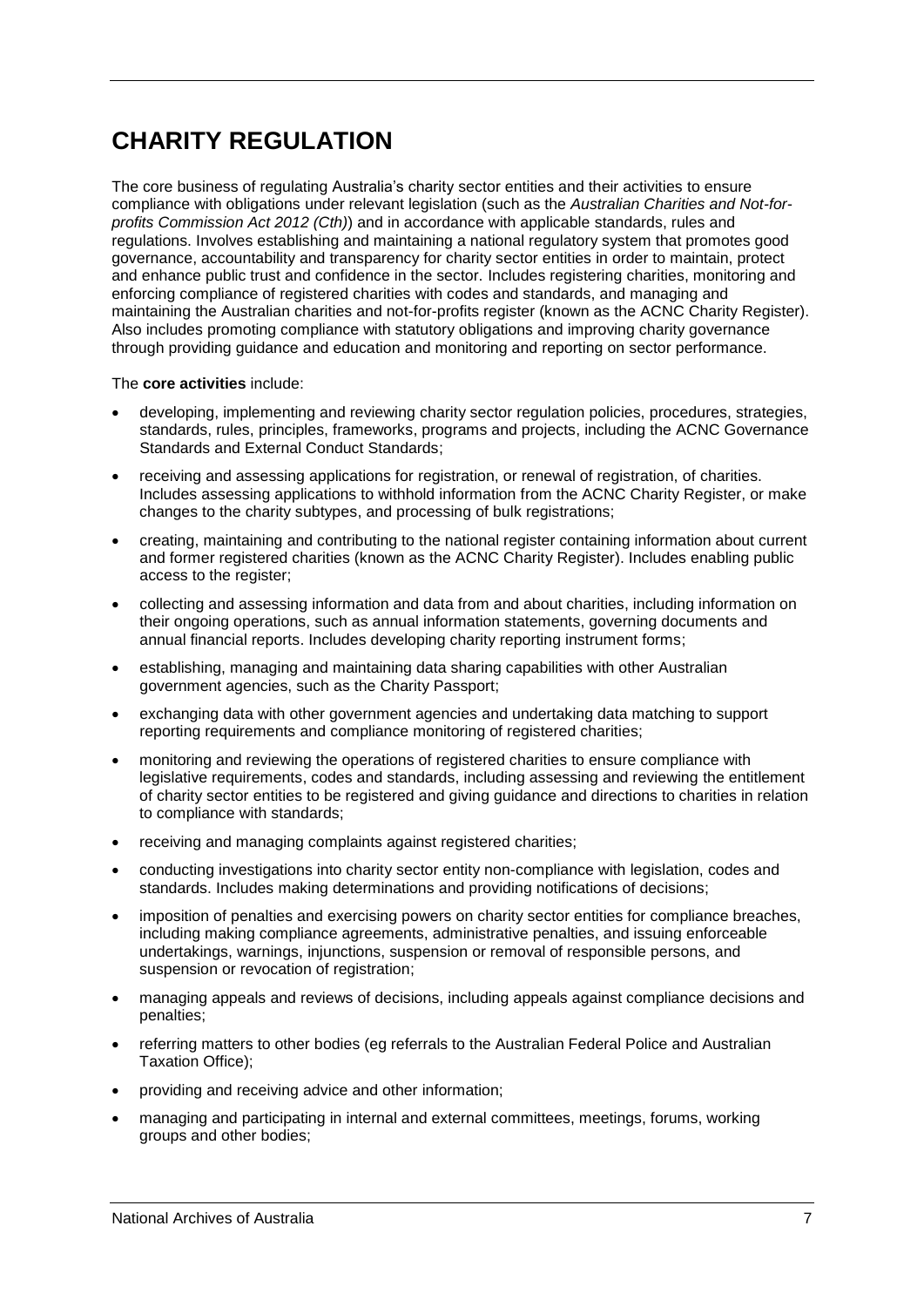- negotiating, establishing and implementing agreements and contracts, including memoranda of understanding and joint venture agreements. Includes data sharing and data matching agreements with other agencies to support regulatory compliance;
- undertaking research and analysis, including data collection (such as commissioning surveys) and environmental monitoring of the national and international charity and not-for-profit sector;
- reporting the outcomes of data collection and analysis, including developing national reports on the performance of the Australian charity and not-for-profit sector (such as the Australian Charities Report);
- developing and providing guidance, training and education and other support for the sector, sector advisors, and the general public to support the core business;
- designing, developing and building, establishing, configuring, and decommissioning, highly specialised software-based technology solutions that are commissioned, built or significantly customised by the agency to specifically meet unique requirements relating to the core business;
- developing and providing products and tools to Australian charity sector entities to support improved internal governance and facilitate data collection and reporting;
- liaising, collaborating and consulting with national and international stakeholders, including other government agencies, researchers, consultative groups and professional industry bodies. Includes gathering intelligence and exchanging regulatory information; and
- identifying, reviewing and removing unnecessary regulatory obligations on the Australian charity and not-for-profit sector to improve operational efficiency and streamline reporting requirements. Includes promoting the reduction of unnecessary regulatory obligations.

The performance of the function is supported by **general activities** such as:

- receiving and responding to enquiries and feedback;
- planning and reporting;
- evaluating and reviewing;
- arranging trips and visits to support compliance inspections of registered charities;
- delegating powers and authorising actions;
- identifying, assessing and managing risks; and
- planning, conducting and facilitating audits.

#### *Cross references to AFDA Express Version 2*

*For advice, briefs and submissions to the portfolio Minister and other government bodies, cabinet submissions and the organisation's participation in formal inquiries, use EXTERNAL RELATIONS.* 

*For development of new legislation and amendments to existing legislation, use EXTERNAL RELATIONS and/or STRATEGIC MANAGEMENT.* 

*For activities relating to external stakeholder engagement to promote compliance with charity sector regulation and legislation, including: speeches and presentations by the Commissioner or senior representatives of the agency; formal international visits by the Commissioner and Assistant Commissioner; media releases and interviews; conferences hosted by the agency; establishing and managing the agency's social media presence; and conferring sector awards for excellence, use EXTERNAL RELATIONS.*

*For the production and distribution of agency publications developed in support of core business, such as published versions of conference proceedings hosted by the agency, newsletters, information sheets, and annual reports, use PUBLICATION.*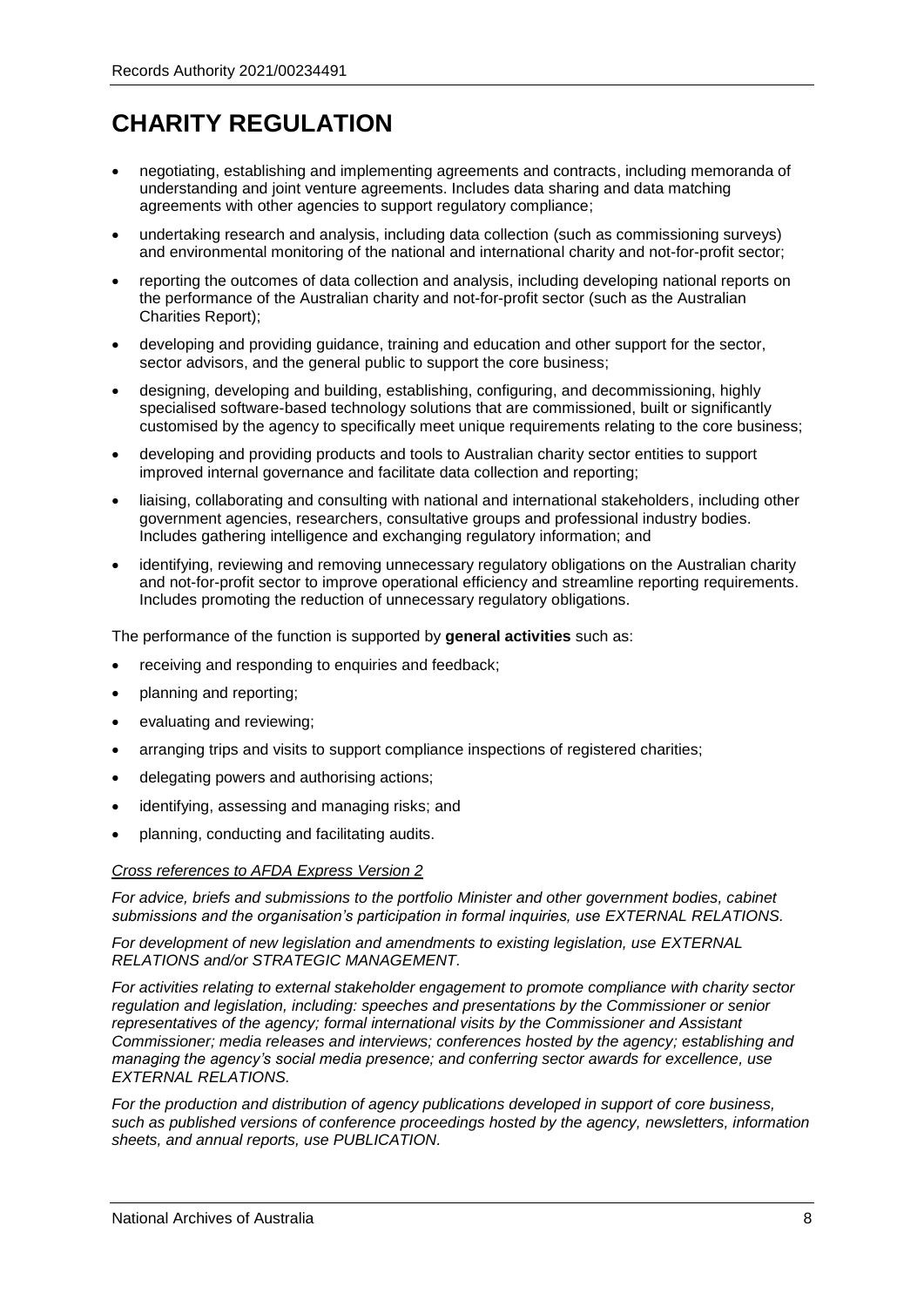*For the acquisition of goods and services, including leasing, tendering and contracting-out arrangements, use PROCUREMENT.*

*For management of statutory appointees (other than members of the agency advisory board), including personnel history records, use PERSONNEL MANAGEMENT.*

*For complaints by members of the public against individual agency personnel or representatives, use PERSONNEL MANAGEMENT.*

*For records relating to handling child sexual abuse disclosures, allegations or complaints that involve the agency or members of the agency's workforce, including employees and volunteer workers, contractors, visitors and members of the general public, use WORK HEALTH & SAFETY, PERSONNEL MANAGEMENT, and/or COMPENSATION*;

*For designing, developing and building, implementing, managing, maintaining and decommissioning software based technology solutions to support the core business that are not highly specialised to meet unique requirements relating to the core business, including licensing of relevant solutions and provision of help desk support, use TECHNOLOGY AND INFORMATION MANAGEMENT.*

*For managing legal services, including legal advice and undertaking litigation, use LEGAL SERVICES.* 

*For developing and executing contracts under seal or deeds, including signed joint venture contracts under seal, use CONTRACTS UNDER SEAL/DEEDS.* 

### *Cross references to other records authorities*

*For the establishment and management of the agency's advisory board (currently the ACNC Advisory Board), use General Records Authority 26 – Advisory Bodies.*

| Class no | <b>Description of records</b>                                                                                                                                                                                                                                                                                                                                                                                                                                                                                                                                                                                                                                                                                                                                                                                                          | <b>Disposal action</b>         |
|----------|----------------------------------------------------------------------------------------------------------------------------------------------------------------------------------------------------------------------------------------------------------------------------------------------------------------------------------------------------------------------------------------------------------------------------------------------------------------------------------------------------------------------------------------------------------------------------------------------------------------------------------------------------------------------------------------------------------------------------------------------------------------------------------------------------------------------------------------|--------------------------------|
| 62868    | Records documenting:<br>developing, implementing and reviewing national and high-level charity<br>sector regulation policies, strategies, plans, standards, principles, and<br>frameworks, including regulatory reporting requirements and regulatory<br>data sharing policies (eg ACNC Governance Standards, External<br>Conduct Standards and the ACNC Regulatory Approach Statement).<br>Includes final versions, policy statements, proposals, submissions,<br>major drafts, stakeholder consultations and supporting research;                                                                                                                                                                                                                                                                                                    | Retain as<br>national archives |
|          | developing, implementing and reviewing national and high-level charity<br>$\bullet$<br>regulation programs and projects, that: are precedent setting, ground<br>breaking or innovative; are controversial or attract considerable public<br>interest; will potentially have a substantial social, economic, political or<br>environmental impact; have national or international implications; result<br>in changes or have considerable implications for the sector or for<br>Government or agency policies or programs; or, result in changes to<br>legislation. Includes projects undertaken as joint ventures (eg<br>AUSTRAC joint venture to identify financing of terrorism; Registered<br>Charity Tick program, Charity Passport). Includes project plans,<br>progress reports, stakeholder consultation, and project outcomes; |                                |
|          | providing and receiving high-level advice. Includes position papers,<br>$\bullet$<br>briefs, opinions, reports and stakeholder submissions;                                                                                                                                                                                                                                                                                                                                                                                                                                                                                                                                                                                                                                                                                            |                                |
|          | national public register containing information about current and former<br>$\bullet$<br>registered charities (currently the ACNC Charity Register). Includes<br>charity details and status, governing documents, submitted financial<br>reports and annual information statements, public enforcement action                                                                                                                                                                                                                                                                                                                                                                                                                                                                                                                          |                                |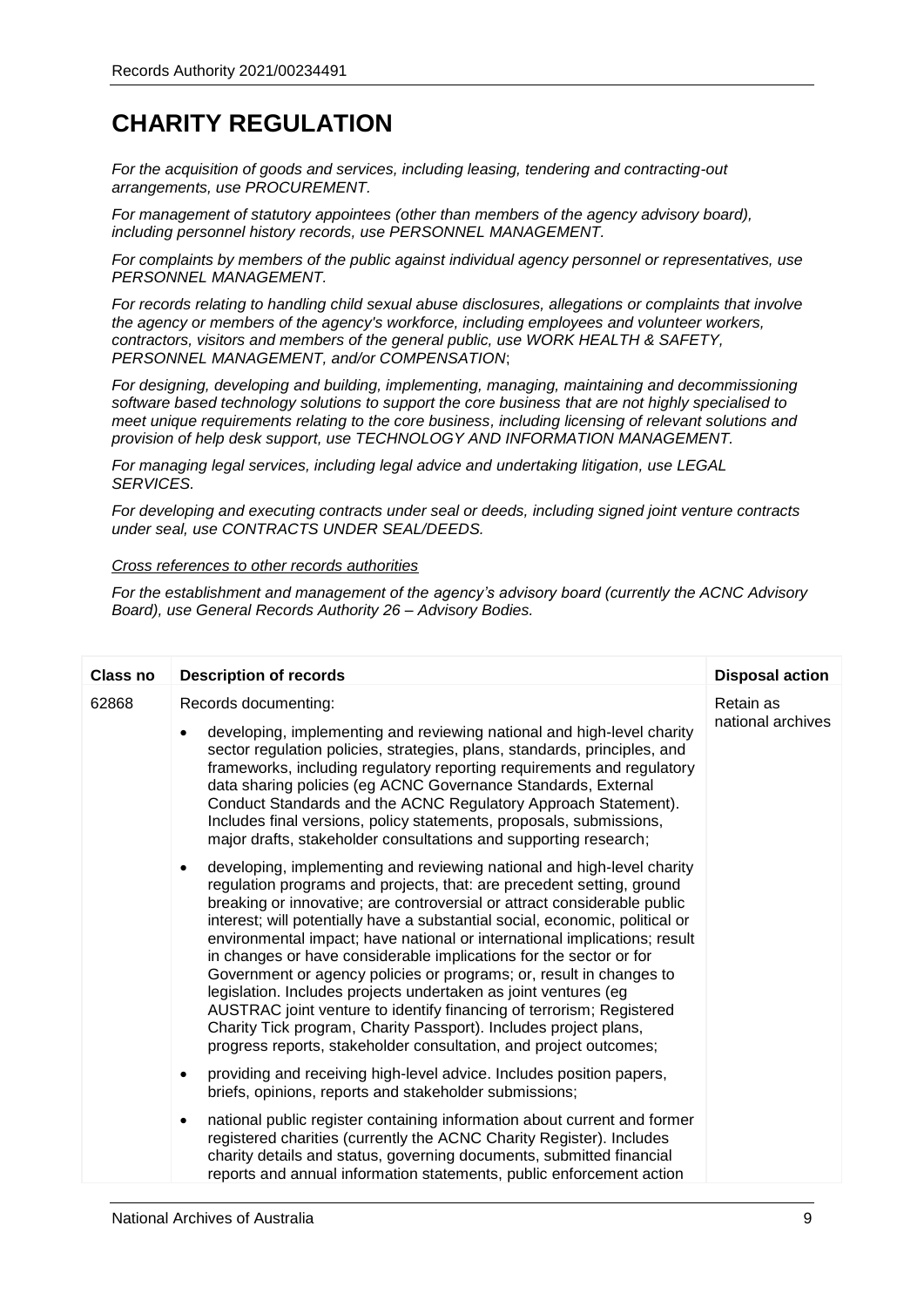information and entity history. Includes datasets and associated information;

- high-level internal and external, including inter-governmental or interagency, committees, working groups, consultative groups and other bodies, where the agency provides the secretariat, is the Australian Government's main representative or plays a prominent or central role (eg ACNC Sector Forum; International Charity Regulators Compliance Teleconference). Includes establishment records, final versions of minutes, agenda, tabled papers, briefings and results of committee meetings such as reports and recommendations;
- final versions of significant agreements and contracts and supporting documents, that: relate to substantial funding agreements or the establishment of major partnerships and cooperative arrangements with other governments, agencies and organisations (eg major data sharing agreements); are controversial, of public interest or groundbreaking in nature; or have substantial implications for the conduct of agency business. Includes memorandums of understanding, bilateral and joint venture agreements;
- outcomes of major research and analysis undertaken or commissioned by the agency into the charity and not-for-profit sector. Includes final research reports, research findings, statistical and trend analysis, data models, and supporting research datasets and associated information;
- developing national and high-level reports (eg Public Trust and Confidence in Australian Charities Report 2017; Cutting Red Tape Report). Includes final versions, major drafts, stakeholder consultation and supporting research;
- investigations into registered charity non-compliance with relevant legislation, codes and standards (ie investigation case records), that:
	- o result in revocation of a charity's registration or the removal or disqualification of a responsible person, due to serious or deliberate non-compliance with governance standards, external conduct standards, or relevant legislation (eg conflicts of interest; gross negligence);
	- o result in referral to relevant authorities for criminal investigation;
	- o are precedent setting;
	- o are controversial or of considerable public interest (eg involve charities failing to join the National Redress Scheme); or,
	- o result in substantial changes to sector practices or agency or Government policies, programs or procedures, or changes to legislation.

Includes initial complaints or allegations, requests for information, investigation and interview plans, site visit reports, interview recordings or transcripts, risk assessments, copies of evidence collected and supporting monitoring and research, records of legal proceedings, appeals, notifications of decisions, compliance agreements, injunctions, application of penalties, and final reports on determinations and outcomes. Also includes referrals to other agencies (such as law enforcement and the Australian Taxation Office).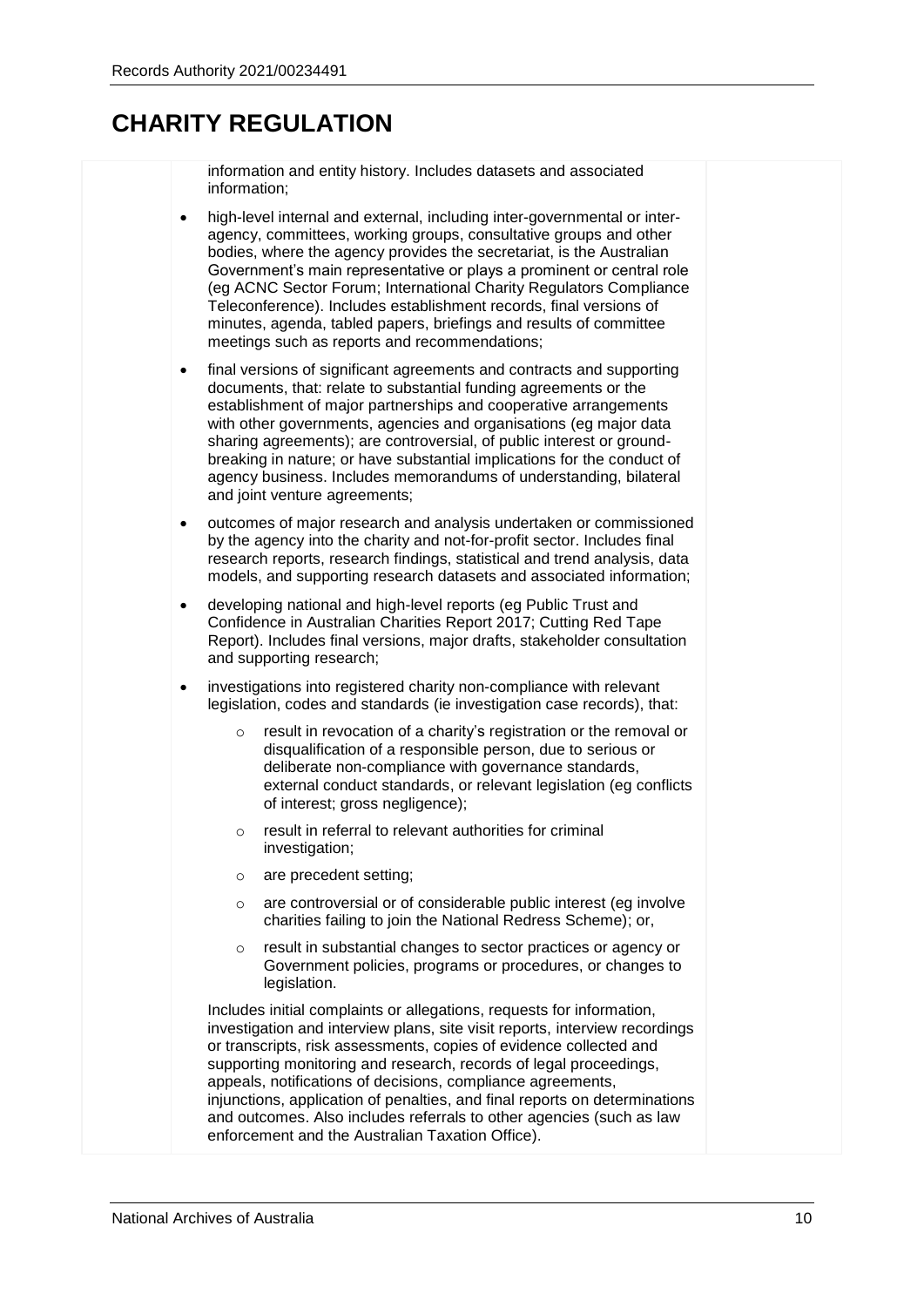*[For other investigations into registered charity non-compliance with relevant legislation, codes and standards (ie investigation case records) that involve the use of the agency's legislated enforcement powers, use class 62870.*

*For other investigations into registered charity non-compliance with relevant legislation, codes and standards (ie investigation case records) that:* do not *involve the use of the agency's legislated enforcement powers; or, result in a determination of 'no further action', use class 62872.*

*For managing preliminary assessments and triaging of potential and alleged registered charity non-compliance issues and concerns, use class 62872.]* 

- appeals or reviews of decisions made by the agency that: are precedent setting, controversial or of public interest; or, result in major changes to agency policy or programs. Includes appeals to higher authorities such as the Administrative Appeals Tribunal;
- final versions of tools, products, forms and templates developed to provide guidance and support charity sector entities to improve their internal governance, including education and training material (eg Commissioner's Interpretation Statements; ACNC Charity Pack; Small Charities Library factsheets, Charity Chat podcasts, webinars, templates, checklists and self-evaluation tools);
- high-level formal proposals and submissions developed and submitted to international bodies and forums, foreign governments, and other non-government organisations on Australia's charity and not-for-profit sector regulation policy positions;

*[For submissions to the Prime Minister, portfolio Minister, and other government bodies, use EXTERNAL RELATIONS.]*

- national and high-level reviews, including sector-wide strategic and major internal reviews. Includes final review reports, major drafts, recommendations, terms of reference, sector-wide charity compliance risk assessments, stakeholder consultations, submissions and supporting research;
- work diaries and appointment books of the Commissioner and Assistant Commissioner containing information about significant issues, decisions, actions or events of public interest or where the individual is subject to intense public scrutiny (eg appointments for meetings that are highly controversial or of public interest; important decisions and actions not recorded elsewhere; evidence of movements that may be subject to investigation). Includes electronic diaries and calendars. Excludes private appointments not related to the performance of official duties;

*[For personnel records relating to the Commissioner and Assistant Commissioner, use PERSONNEL MANAGEMENT.]*

• designing, developing, establishing, configuring, and decommissioning, specialised software based technology solutions that are commissioned, built or significantly customised by the agency to specifically meet unique requirements relating to the core business and: are ground breaking or innovative in nature (such as employing complex machine learning algorithms to make business decisions); are controversial or of significant public interest; or, otherwise represent a significant change in the delivery or performance of the agency's core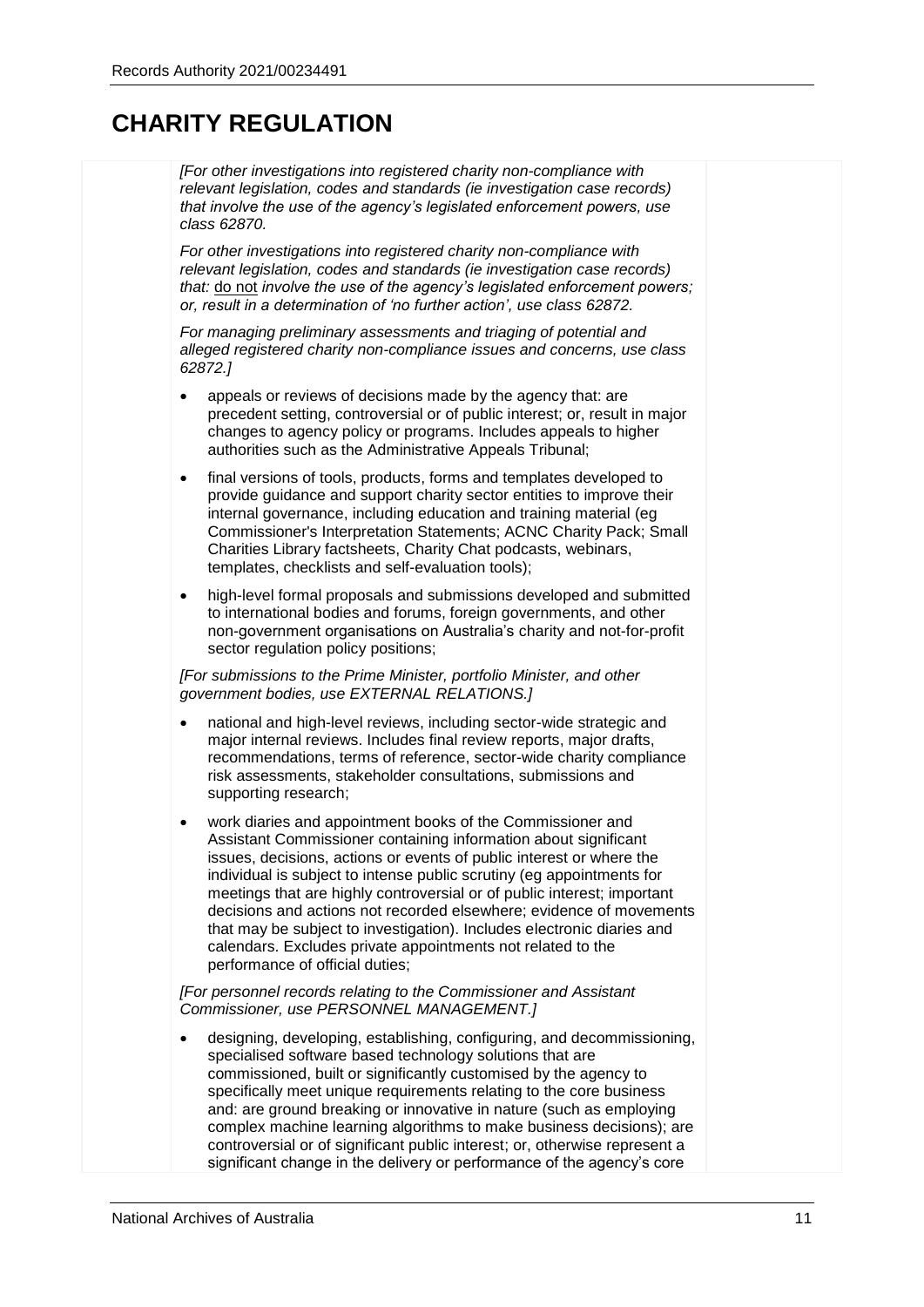|       | business (eg smartphone apps). Includes project proposals, system<br>specifications, testing and acceptance reports, developing source code<br>and algorithms, data dictionaries, change requests, and system<br>documentation and technical manuals;<br>[For designing, developing, establishing, configuring, maintaining and<br>decommissioning all other software based technology solutions, use<br>TECHNOLOGY AND INFORMATION MANAGEMENT.]<br>disclosures, allegations or complaints of incidents of child sexual abuse<br>$\bullet$<br>received by the agency that relate to specific registered or unregistered<br>charities or not-for-profit entities, or individuals connected with those<br>entities. Includes agency responses and referrals to appropriate<br>authorities;<br>[For developing and reviewing policies, operational procedures and other<br>guidance material relating to managing disclosures, allegations and<br>complaints concerning incidents of child sexual abuse received by the<br>agency that relate to specific registered or unregistered charities or not-for-<br>profit entities, or individuals connected with those entities, use class 62869.<br>For records relating to handling child sexual abuse disclosures, allegations<br>or complaints that involve the agency or members of the agency's<br>workforce, including employees and volunteer workers, contractors, visitors<br>and members of the general public, use WORK HEALTH & SAFETY,<br>PERSONNEL MANAGEMENT, and/or COMPENSATION.] |                                                             |
|-------|----------------------------------------------------------------------------------------------------------------------------------------------------------------------------------------------------------------------------------------------------------------------------------------------------------------------------------------------------------------------------------------------------------------------------------------------------------------------------------------------------------------------------------------------------------------------------------------------------------------------------------------------------------------------------------------------------------------------------------------------------------------------------------------------------------------------------------------------------------------------------------------------------------------------------------------------------------------------------------------------------------------------------------------------------------------------------------------------------------------------------------------------------------------------------------------------------------------------------------------------------------------------------------------------------------------------------------------------------------------------------------------------------------------------------------------------------------------------------------------------------------------------------------------------|-------------------------------------------------------------|
| 62869 | Records documenting:<br>developing and reviewing policies, operational procedures and other<br>guidance material relating to managing disclosures, allegations and<br>complaints concerning incidents of child sexual abuse received by the<br>agency that relate to specific registered or unregistered charities or not-<br>for-profit entities, or individuals connected with those entities. Includes<br>final versions, major drafts, and stakeholder consultation.<br>[For disclosures, allegations and complaints concerning incidents of child<br>sexual abuse received by the agency that relate to specific registered or<br>unregistered charities or not-for-profit entities, or individuals connected with<br>those entities, use class 62868.<br>For records relating to handling child sexual abuse disclosures, allegations<br>or complaints that involve the agency or members of the agency's<br>workforce, including employees and volunteer workers, contractors, visitors<br>and members of the general public, use WORK HEALTH & SAFETY,<br>PERSONNEL MANAGEMENT, and/or COMPENSATION.]                                                                                                                                                                                                                                                                                                                                                                                                                                | Destroy 100<br>years after<br>action completed              |
| 62870 | Records documenting:<br>individual registered charities (ie charity registration case records).<br>Includes:<br>receiving, assessing and determining applications for<br>$\circ$<br>registration, including making requests for additional<br>supporting information;<br>assessing and determining applications to withhold information<br>$\circ$<br>from the public-facing register;                                                                                                                                                                                                                                                                                                                                                                                                                                                                                                                                                                                                                                                                                                                                                                                                                                                                                                                                                                                                                                                                                                                                                       | Destroy 10 years<br>after charity<br>registration<br>ceases |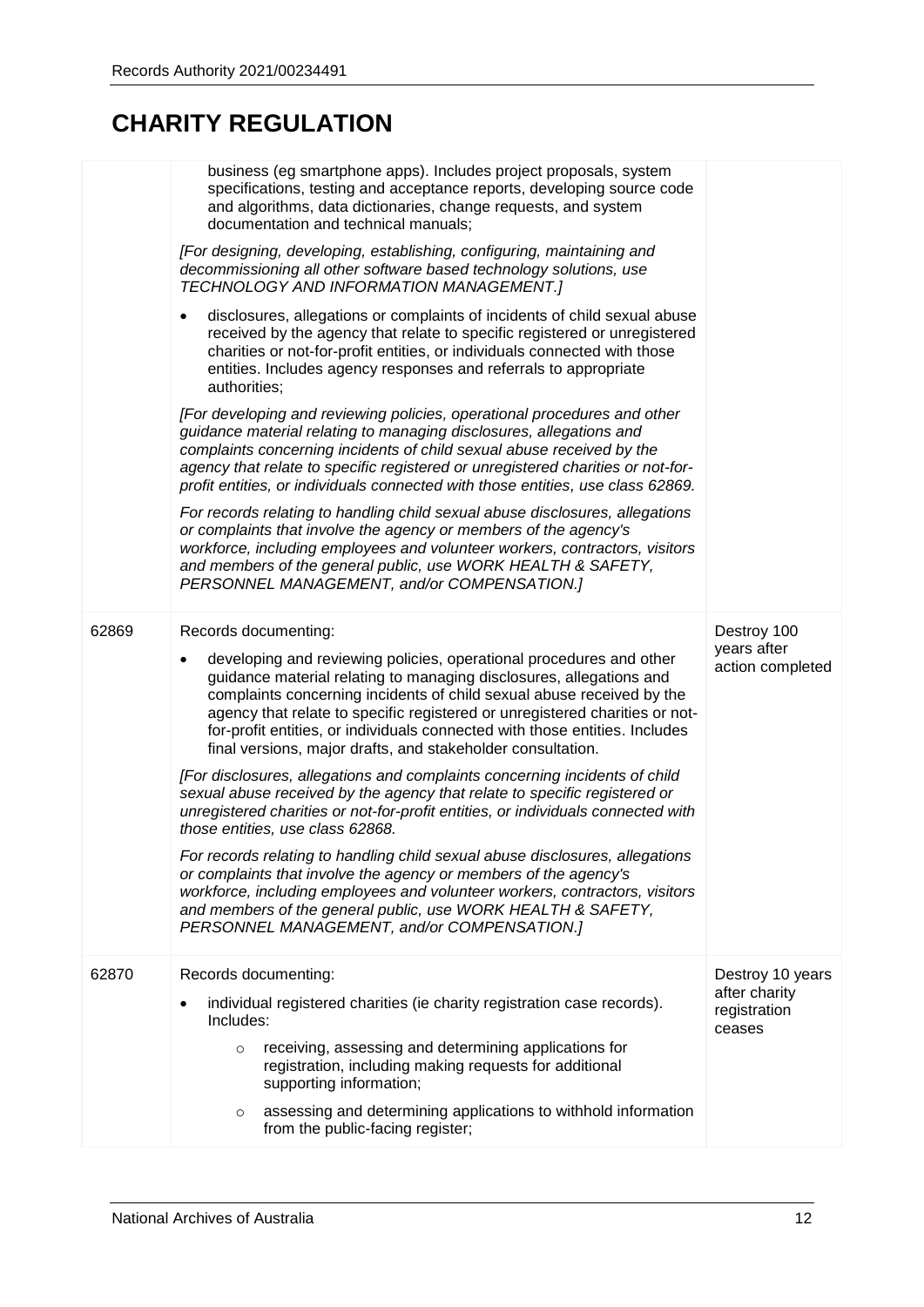| $\circ$          | assessing and determining applications for registered charities<br>to change size or reporting period, or to change the subtype<br>assigned to the registered charity;                                                                                                                                                                                                                                                                                                                                                                         |  |
|------------------|------------------------------------------------------------------------------------------------------------------------------------------------------------------------------------------------------------------------------------------------------------------------------------------------------------------------------------------------------------------------------------------------------------------------------------------------------------------------------------------------------------------------------------------------|--|
| $\circ$          | assessing and determining applications to add or remove an<br>individual as a responsible person for a registered charity, or<br>for a disqualified person to be added as a responsible person<br>for a registered charity;                                                                                                                                                                                                                                                                                                                    |  |
| $\circ$          | receiving and assessing regulatory reporting submitted by<br>registered charities, including submitted annual information<br>statements and annual financial reports;                                                                                                                                                                                                                                                                                                                                                                          |  |
| $\circ$          | undertaking risk assessments of registered charities to<br>determine the need for monitoring or the initiation of non-<br>compliance investigations;                                                                                                                                                                                                                                                                                                                                                                                           |  |
| $\circ$          | monitoring and reviewing the operations of registered charities<br>to ensure compliance with regulatory requirements, including<br>collecting and analysing information and data;                                                                                                                                                                                                                                                                                                                                                              |  |
| $\circ$          | assessing and reviewing the entitlement to registration;                                                                                                                                                                                                                                                                                                                                                                                                                                                                                       |  |
| $\circ$          | providing compliance guidance or direction to registered<br>charities;                                                                                                                                                                                                                                                                                                                                                                                                                                                                         |  |
| $\circ$          | handling enquiries and complaints received that specifically<br>relate to the registered charity; and                                                                                                                                                                                                                                                                                                                                                                                                                                          |  |
| $\circ$          | processing revocations of registered charity status, including<br>processing applications to voluntarily revoke registration.                                                                                                                                                                                                                                                                                                                                                                                                                  |  |
|                  | Includes applications, preliminary assessment reports, assessment<br>plans, site visit reports, notifications, risk assessments,<br>correspondence, final decisions and determinations, annual information<br>statements, annual financial reports, objections and responses,<br>appeals and reviews of decisions, and supporting research and<br>documentation. Excludes disclosures, allegations or complaints of<br>incidents of child sexual abuse received by the agency in relation to<br>specific charities or not-for-profit entities. |  |
|                  | [For applications for charity registration that do not proceed beyond the<br>preliminary assessment stage, use class 62871.                                                                                                                                                                                                                                                                                                                                                                                                                    |  |
|                  | For applications for charity registration that proceed beyond the preliminary<br>assessment stage but are ultimately unsuccessful/refused or are withdrawn<br>by the applicant, use class 62872.                                                                                                                                                                                                                                                                                                                                               |  |
| 62868 and 62872. | For sector-wide charity compliance risk assessments, such as those<br>involving multiple agencies to determine trends in compliance, use classes                                                                                                                                                                                                                                                                                                                                                                                               |  |
|                  | For appeals or reviews of decisions made by the agency that are precedent<br>setting, controversial or of public interest, or result in major changes to<br>agency policy or programs, use 62868.                                                                                                                                                                                                                                                                                                                                              |  |
|                  | For disclosures, allegations or complaints of incidents of child sexual abuse<br>received by the agency that relate to specific registered or unregistered<br>charities or not-for-profit entities, or individuals connected with those<br>entities, use class 62868.]                                                                                                                                                                                                                                                                         |  |
|                  | investigations into registered charity non-compliance with relevant<br>legislation, codes and standards (ie investigation case records) that<br>involve the use of the agency's legislated enforcement powers, other                                                                                                                                                                                                                                                                                                                           |  |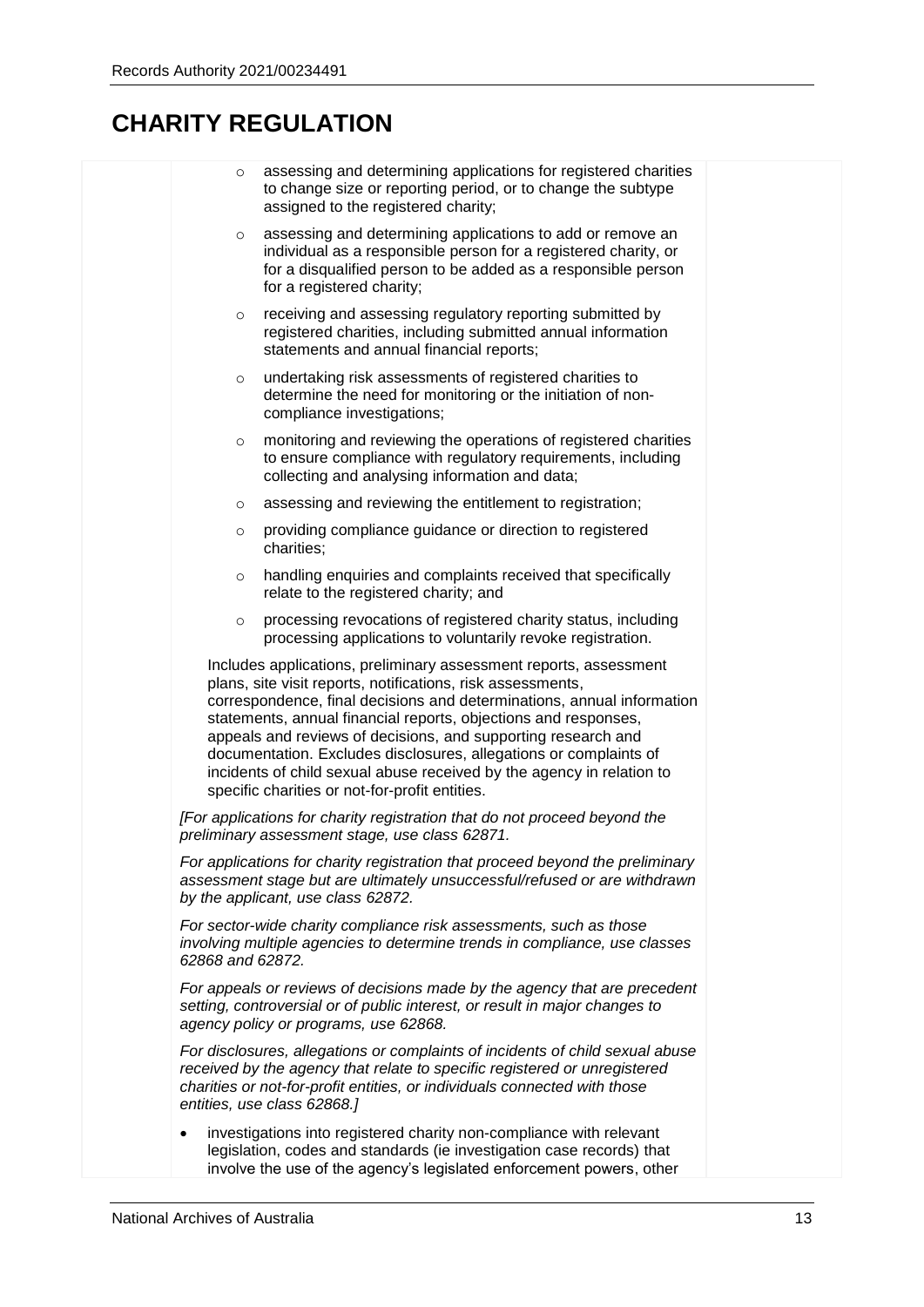|       | than those covered under class 62868. Includes initial complaints or<br>allegations, requests for information, investigation and interview plans,<br>site visit reports, interview recordings or transcripts, risk assessments,<br>copies of evidence collected and supporting monitoring and research,<br>guidance and advice provided, records of legal proceedings, appeals,<br>notifications of decisions, compliance agreements, injunctions,<br>application of penalties, and final reports of determinations and<br>outcomes. Also includes referrals to other agencies (such as law<br>enforcement and the Australian Taxation Office). |                           |
|-------|-------------------------------------------------------------------------------------------------------------------------------------------------------------------------------------------------------------------------------------------------------------------------------------------------------------------------------------------------------------------------------------------------------------------------------------------------------------------------------------------------------------------------------------------------------------------------------------------------------------------------------------------------|---------------------------|
|       | [For significant investigations into registered charity non-compliance with<br>relevant legislation, codes and standards (ie investigation case records),<br>including those that result in revocation of charity status or criminal<br>investigations, are present setting, controversial or of public interest, or<br>result in substantial changes to sector, agency or government policies and<br>practices, use class 62868.                                                                                                                                                                                                               |                           |
|       | For investigations into registered charity non-compliance with relevant<br>legislation, codes and standards (ie investigation case records) that: do not<br>involve the use of the agency's legislated enforcement powers; or, result in<br>a determination of 'no further action', use class 62872.                                                                                                                                                                                                                                                                                                                                            |                           |
|       | For triaging and preliminary assessments of potential and alleged<br>registered charity non-compliance issues and concerns, use class 62872.                                                                                                                                                                                                                                                                                                                                                                                                                                                                                                    |                           |
|       | For appeals or reviews of decisions made by the agency that are precedent<br>setting, controversial or of public interest, or result in major changes to<br>agency policy or programs, use 62868.                                                                                                                                                                                                                                                                                                                                                                                                                                               |                           |
|       | For disclosures, allegations or complaints of incidents of child sexual abuse<br>received by the agency that relate to specific registered or unregistered<br>charities or not-for-profit entities, or individuals connected with those                                                                                                                                                                                                                                                                                                                                                                                                         |                           |
|       | entities, use class 62868.]                                                                                                                                                                                                                                                                                                                                                                                                                                                                                                                                                                                                                     |                           |
| 62871 | Records documenting:                                                                                                                                                                                                                                                                                                                                                                                                                                                                                                                                                                                                                            | Destroy 3 years           |
|       | applications for charity registration that do not proceed beyond initial<br>assessment stage, such as those that are incomplete or outside the<br>agency's jurisdiction;                                                                                                                                                                                                                                                                                                                                                                                                                                                                        | after action<br>completed |
|       | [For charity registration applications that proceed beyond initial assessment<br>and are ultimately successful, use class 62870.                                                                                                                                                                                                                                                                                                                                                                                                                                                                                                                |                           |
|       | For charity registration applications that proceed beyond initial assessment<br>stage but are ultimately unsuccessful or withdrawn, use class 62872.]                                                                                                                                                                                                                                                                                                                                                                                                                                                                                           |                           |
|       | complaints, issues and concerns received that fall outside the agency's<br>jurisdiction, including managing responses and referrals to relevant<br>organisations. Excludes disclosures, allegations or complaints received<br>relating to child sexual abuse;                                                                                                                                                                                                                                                                                                                                                                                   |                           |
|       | [For disclosures, allegations or complaints of incidents of child sexual<br>abuse received by the agency that relate to specific registered or<br>unregistered charities or not-for-profit entities, or individuals connected with<br>those entities, use class 62868.                                                                                                                                                                                                                                                                                                                                                                          |                           |